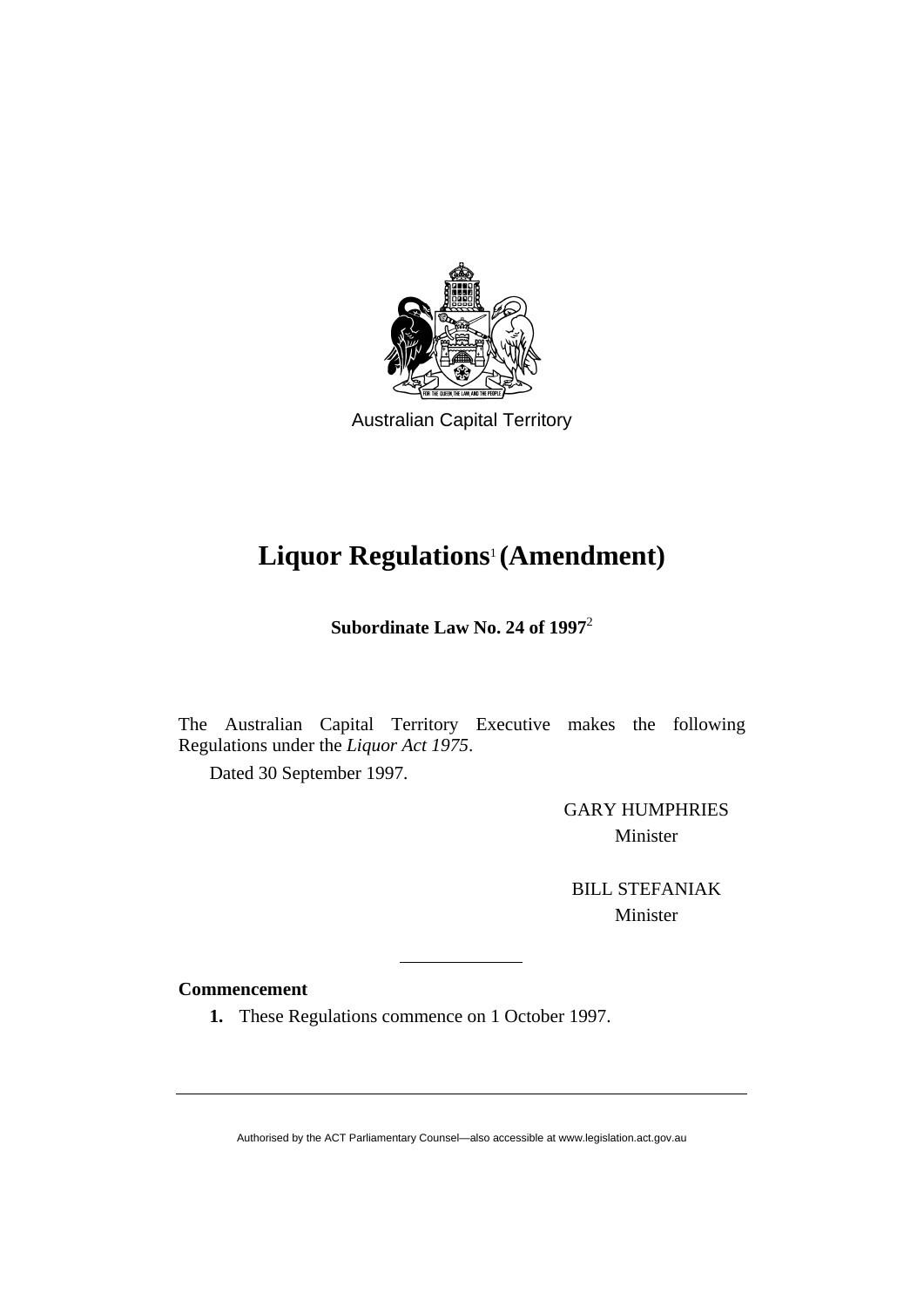## **Principal Regulations**

**2.** In these Regulations, "Principal Regulations" means the Liquor Regulations.

## **Repeals and amendment**

**3. (1)** Subordinate Laws Nos. 19 and 33 of 1996 and Nos. 10 and 19 of 1997 are repealed.

**(2)** The Liquor Regulations (Amendment), being Subordinate Law No. 3 of 1997, are amended by omitting regulation 3.

#### **Insertion**

**4.** After regulation 3 of the Principal Regulations the following regulation is inserted:

## **Prescribed times for sale or supply of liquor**

"3A. (1) For the purposes of paragraph 26 (a), section 27 and paragraph 29 (2) (a) of the Act, the prescribed times are—

- (a) in the case of a licensee who, in relation to any day, has given to the Registrar a notification in accordance with subregulation (5), being a notification that has not been withdrawn—between midnight and 5 a.m. and between 8 a.m. and midnight on that day; or
- (b) in any other case—between midnight and 4 a.m. and between 7 a.m. and midnight on any day.

"(2) For the purposes of paragraph 26 (b), section 28 and paragraph 29 (2) (b) of the Act, the prescribed times are between 8 a.m. and 11 p.m. on any day.

"(3) For the purposes of paragraph 29A (a) of the Act, the prescribed times are—

- (a) in relation to the sale of liquor for consumption on the licensed premises—
	- (i) in the case of a licensee who, in relation to any day, has given to the Registrar a notification in accordance with subregulation (5), being a notification that has not been withdrawn—between midnight and 5 a.m. and between 8 a.m. and midnight on that day; or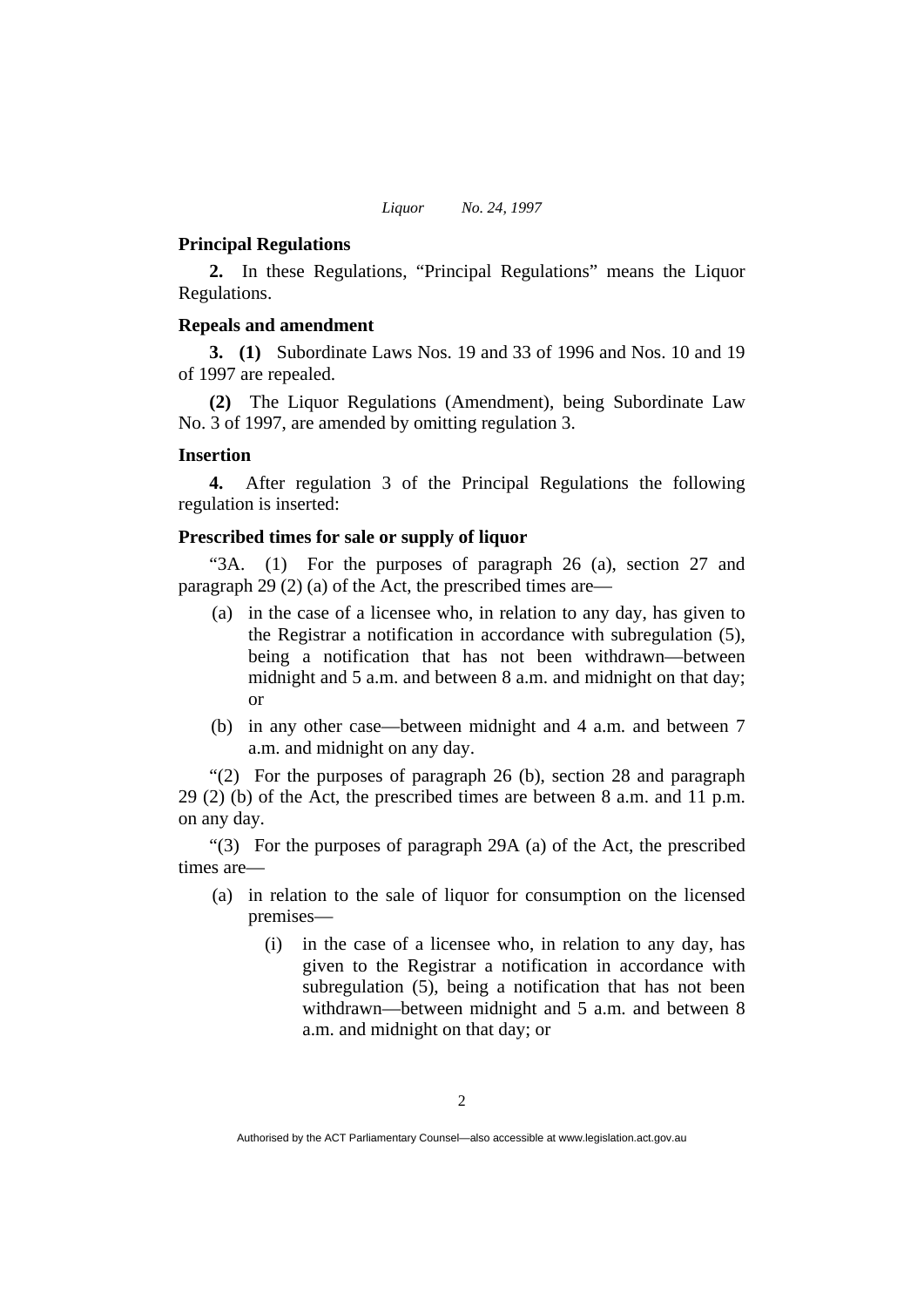#### *Liquor No. 24, 1997*

- (ii) in any other case—between midnight and 4 a.m. and between 7 a.m. and midnight on any day; or
- (b) in relation to the sale of liquor for consumption away from the licensed premises—between 8 a.m. and 11 p.m. on any day.
- "(4) This regulation does not apply in relation to—
- (a) a minibar located in a room used for accommodation; or
- (b) Special Licence No. 005 held by Casino Canberra Limited.

"(5) A notification for the purposes of paragraph (1) (a) or subparagraph  $(3)$   $(a)$   $(i)$ —

- (a) shall be in writing;
- (b) may relate to—
	- (i) 1 or more specified days;
	- (ii) all days or specified days during a period of time that commences and ends on specified days; or
	- (iii) all days or specified days during a period of time that commences on a specified day;
- (c) shall be given before 5 p.m. on the last business day before the day, or the first day, to which it relates;
- (d) shall state that, on the day or days to which it relates, the licensee does not intend to sell or supply liquor (as the case requires) between 5 a.m. and 8 a.m.; and
- (e) may be withdrawn by notice in writing given to the Registrar at any time.
- "(6) In paragraph  $(5)$  (c) —
- 'business day' means a day other than a Saturday, a Sunday or a day that is a public holiday in the Territory."